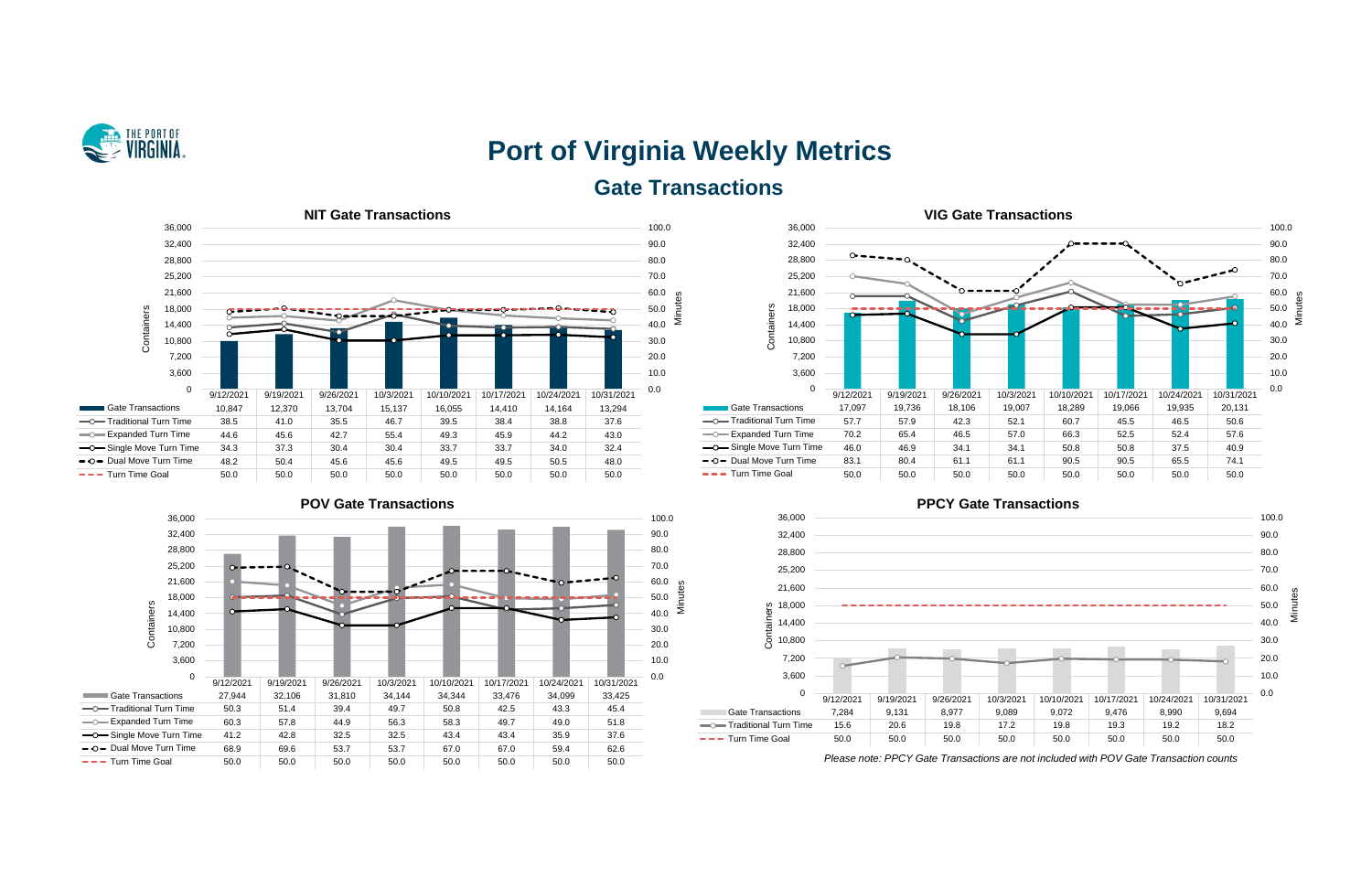

### **Truck Reservation System and Hourly Transactions**









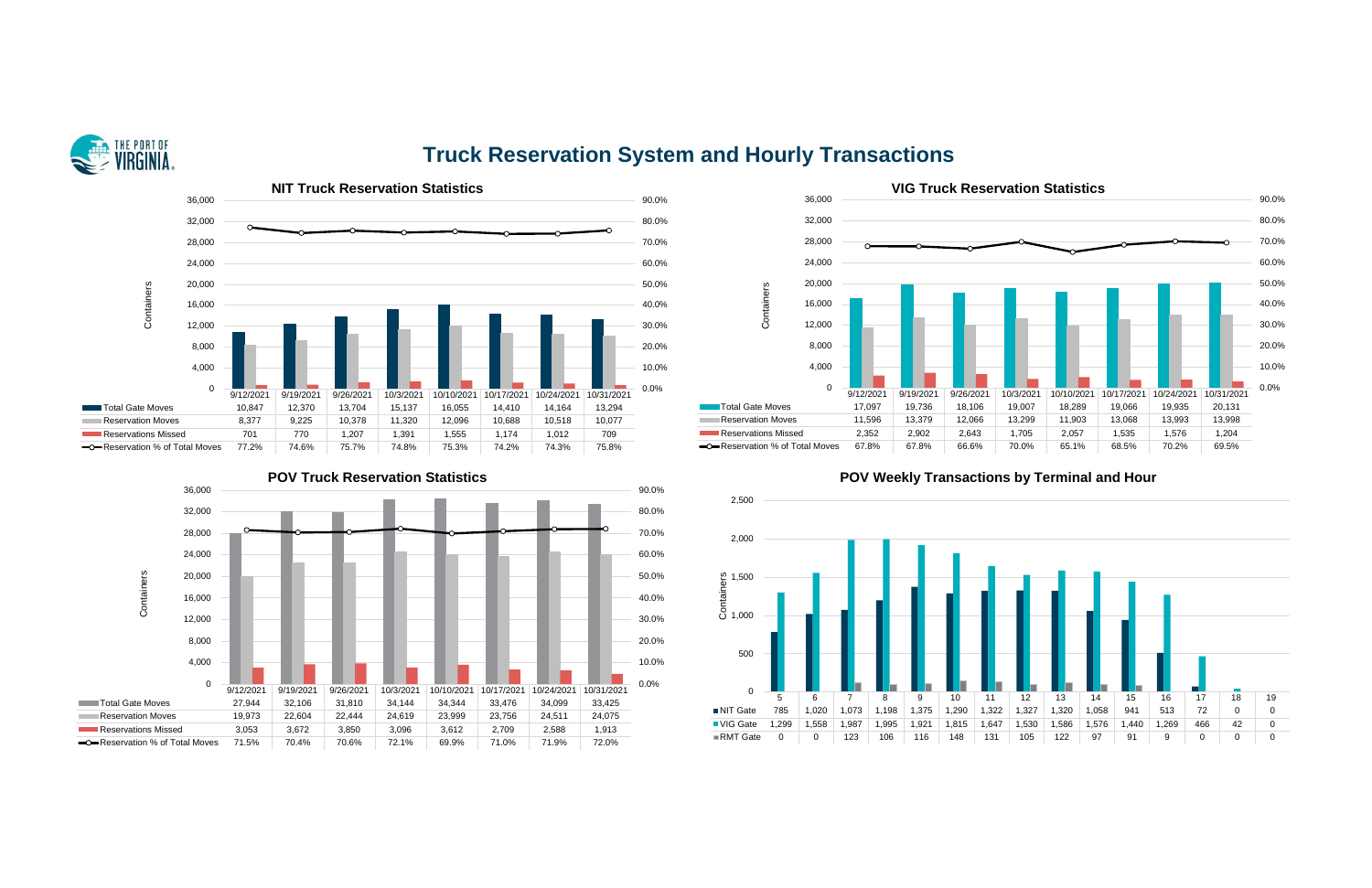

### **Gate Containers and Dwell**









**Cate Transactions Containers and Dwell**